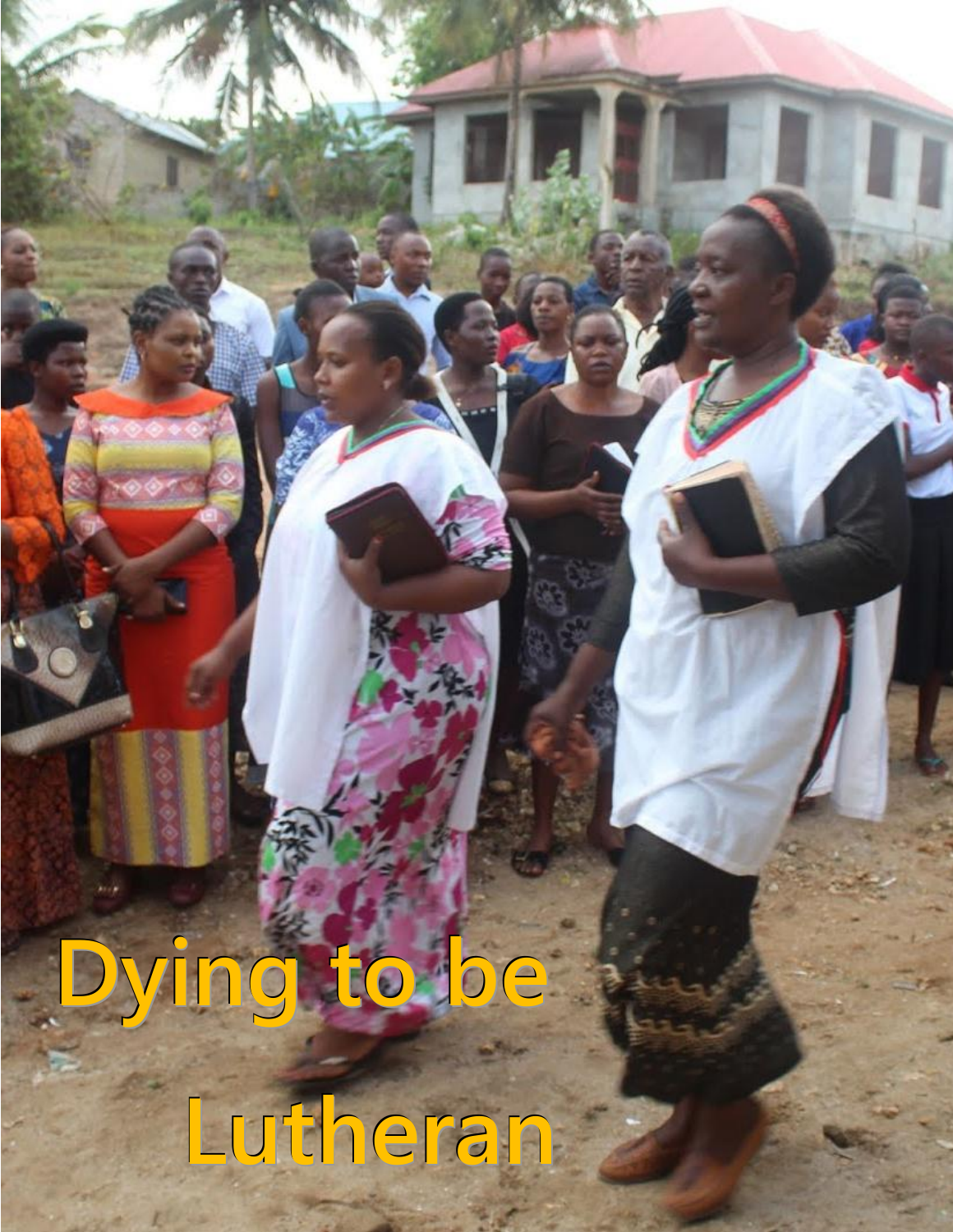## **DYING TO BE LUTHERAN**

What does it mean to be Lutheran? Can one rightly call oneself Lutheran if one does not fully identify with the Northern European culture in which Lutheranism originally arose, or is Lutheranism by nature inseparable from that culture? Why are the numbers of Lutherans in Europe and North America declining, while the Lutheran churches in African countries such as Ethiopia and Tanzania are growing exponentially?

Recently, I participated in the annual Convocation of ELCA Teaching Theologians held at the Lutheran School of Theology in Chicago, where questions such as these were addressed. The title of the Convocation, held from July 31-August 2, 2017, was "Global Lutheranism: Vitality and Challenges." The questions addressed are ones that I have thought about for many years from the Mexican context where I live and serve. Here I would like to share the results of that reflection.

In his presentation titled "Mekane Yesus: A Motif for Contextualizing the Reformation," John Nunes, President of Concordia College in Bronxville, New York, shared with the Convocation participants part of a conversation he had had in Adidas Ababa, Ethiopia with Iteffa Gobena, President of the Evangelical Ethiopian Church Mekane Yesus (EECMY)—a church that identifies itself as Lutheran, despite the fact that this designation does not appear in its name. Dr. Nunes cited statistics outlining the exponential growth of that church: from 65,000 members when it was organized in 1959, to over 5 million members in 2010, to around 7 million in 2017. According to Dr. Nunes, President Gobena gave four reasons for that growth, the first three of which were the equipping and ministry of the laity, the church's "revivalism," and their understanding of mission as directed to the whole person. It was the fourth of the

reasons he gave, however, that especially caught my attention: the members of the church were prepared to die for their faith. Many had in fact been killed on account of their faith, and in many places the persecution, violence, and killing are ongoing.

As Walther von Loewenich indicates in his 1982 biography of Martin Luther, $1$  when to his total surprise Luther's *95 Theses* went "viral" in the weeks after he posted them on October 31, 1517, it was not long before Luther had to face the possibility that he might not only be punished but even put to death for what he had written. Many within the Church were incensed over the Theses. When the Dominican John Tetzel, the preacher of indulgences who was the primary object of Luther's condemnation, read the Theses, he responded: "I'll have the heretic burned within three weeks and send his ashes to heaven in a bathing cap [his ashes would be put into a bathing cap and tossed into the water]" (117). In late January of 1518, at a meeting of the Saxon chapter of the Dominican order at the University of Frankfurt, Tetzel presented his own 106 Theses in response to those of Luther. "Moved by Tetzel's attack, the Dominicans formally denounced the impertinent Wittenberger at Rome on suspicion of heresy.... The Dominicans were soon boasting that Luther would be burned at the stake" (129). Some of Luther's own friends and colleagues questioned what he had done and began to distance themselves from him, though others expressed to him their support.

Luther's initial response seems to have been a mix of defiance, concern for his own safety, and a desire that others not be adversely affected by what he had written. Citing the words of Luther himself, von Loewenich notes: "In Luther's own cloister, apprehensive voices were raised. Dr. Schurff warned him, '"You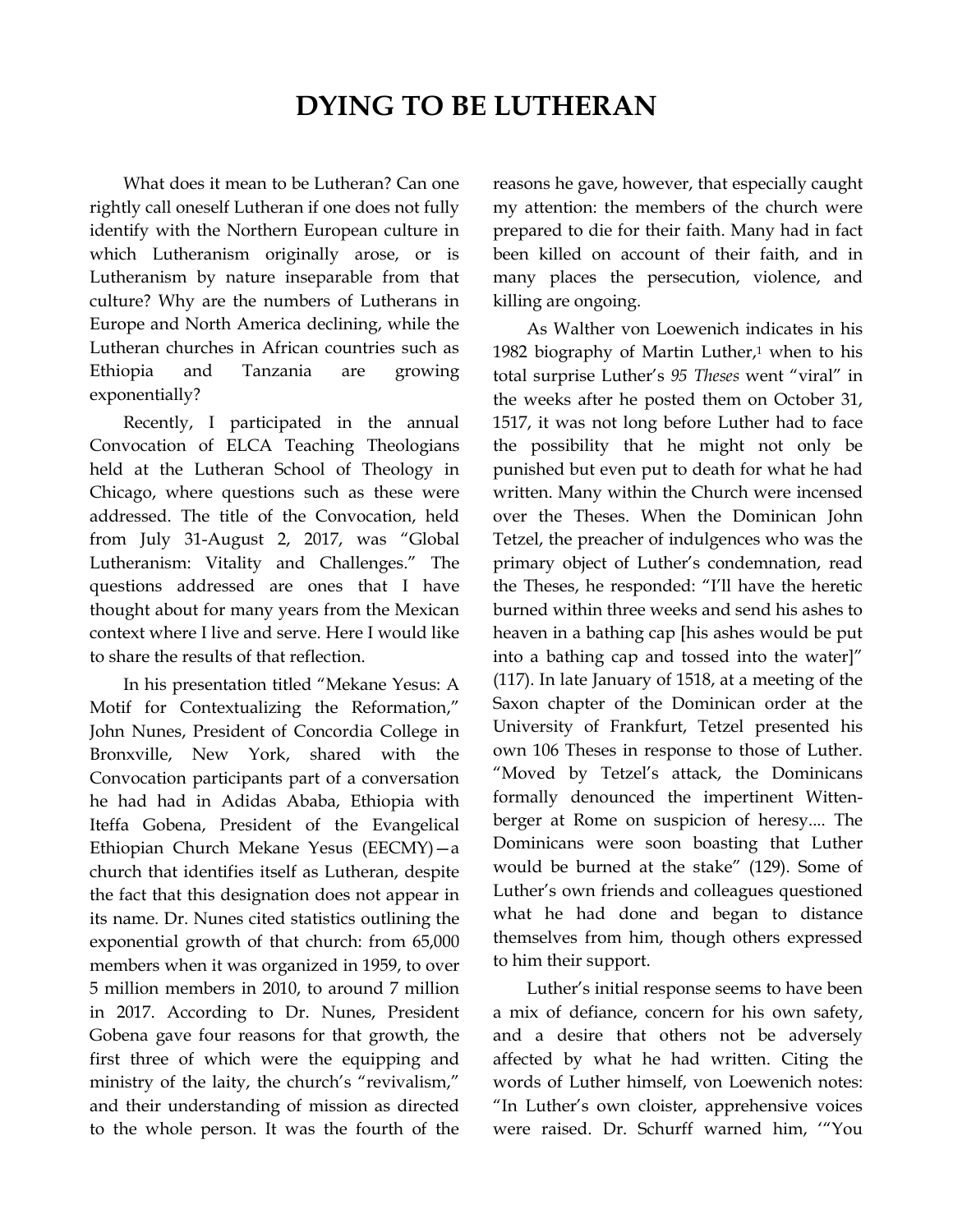wish to write against the pope? What are you going to do? It won't be tolerated!" I replied, "And if they *have* to tolerate it?"'" (117; emphasis added). Here Luther appears defiant. The concern for his safety is evident in the *Explanations of the 95 Theses* (*Resolutiones*  disputationum de *indulgentiarum virtute*), "weighty Latin work" he composed at the beginning of February 1518. There he tried to convince those who were angered and offended by his theses that he was not questioning the authority of the Church and the pope and that he did not represent a threat to the "system." According to von Loewenich:

**¯¯¯¯¯¯¯¯¯¯¯¯¯¯¯¯¯¯¯¯¯¯¯¯¯¯¯¯¯¯¯¯¯¯¯¯¯¯¯¯¯¯¯¯¯¯¯¯¯¯¯¯¯¯¯¯¯¯¯¯¯¯¯¯¯¯¯¯¯¯¯¯¯¯¯¯¯¯¯¯¯¯¯¯¯¯¯¯¯¯**

He did not want his statements to be taken as definitive assertions, but as propositions for discussion. He repeatedly declared his willingness to respect ecclesiastical authority.... In May of 1518, Luther sent a copy of the *Explanations* to Staupitz [Luther's immediate superior in the Augustinian order], accompanied by a letter requesting him to have them transmitted to the pope.... He also stated that he was in such poor health that Staupitz should not fear his violent death. This was followed by an appeal to Leo X, to whom the *Explanations* were dedicated. His call for a debate had been justifiable. He had previously approached several persons of rank within the church, but to no avail. He now wished to submit himself to the judgment of the pope, and would accept the voice of the pope as the voice of Christ. He had not proposed anything that contradicted Holy Scripture, the teachings of the church Fathers, or the law of the church. He might have erred, but he was not a heretic (118-119).

During the first months of 1518, Luther continued to write not only on the question of indulgences but also on other subjects that responded to his pastoral concern for the lay people, including numerous sermons which he also preached (119-120). In April of 1518, after Elector Frederick the Wise had given him a letter of safe conduct, Luther made the ten-day journey from Wittenberg to Heidelberg to attend the general meeting of his order there. At the meeting, he presented his "Heidelberg Disputation," at the heart of which stood his "theology of the cross" (121-126). While in general he was warmly received, Luther felt that the theologians who had heard him had not understood his thought and had rejected it. "He wrote to Spalatin that—like Christ—having been rejected by the Jewish authorities, he would go to the Gentiles." (127).

As a result of a meeting of the general chapter of the Dominican order in Rome at the end of May, a citation was sent to Luther ordering him to appear in Rome within 60 days of its reception to meet with Cardinal Cajetan, general of the order. At the meeting, Cajetan had awarded Tetzel a doctorate in theology and the Dominicans had denounced Luther a second time and initiated proceedings against him (130- 131). According to von Loewenich, in Rome Luther had already been declared a "notorious heretic," largely as a result of a sermon he had preached on May 16 questioning the power of the pope and Church to excommunicate. On August 23, Leo X ordered Cajetan as his legate to arrest Luther immediately, wrote to Frederick demanding that he surrender "the son of iniquity" to Cajetan, and "ordered the abbot of the Augustinian order, Gabriel della Volta, to imprison Luther and bind him hand and foot" (131-132). However, this order did not reach Cajetan until nearly two months later.

In the meantime, thanks to the intervention of Frederick, Luther's meeting with Cajetan was moved to the German city of Augsburg. Frederick also asked Cajetan to "hear Luther in Augsburg as a 'father,' not as a judge, and then allow him to return to Wittenberg unhindered" (133-134), and Cajetan agreed. Luther, in a depressed stated, set out for Augsburg on September 26. Von Loewenich writes: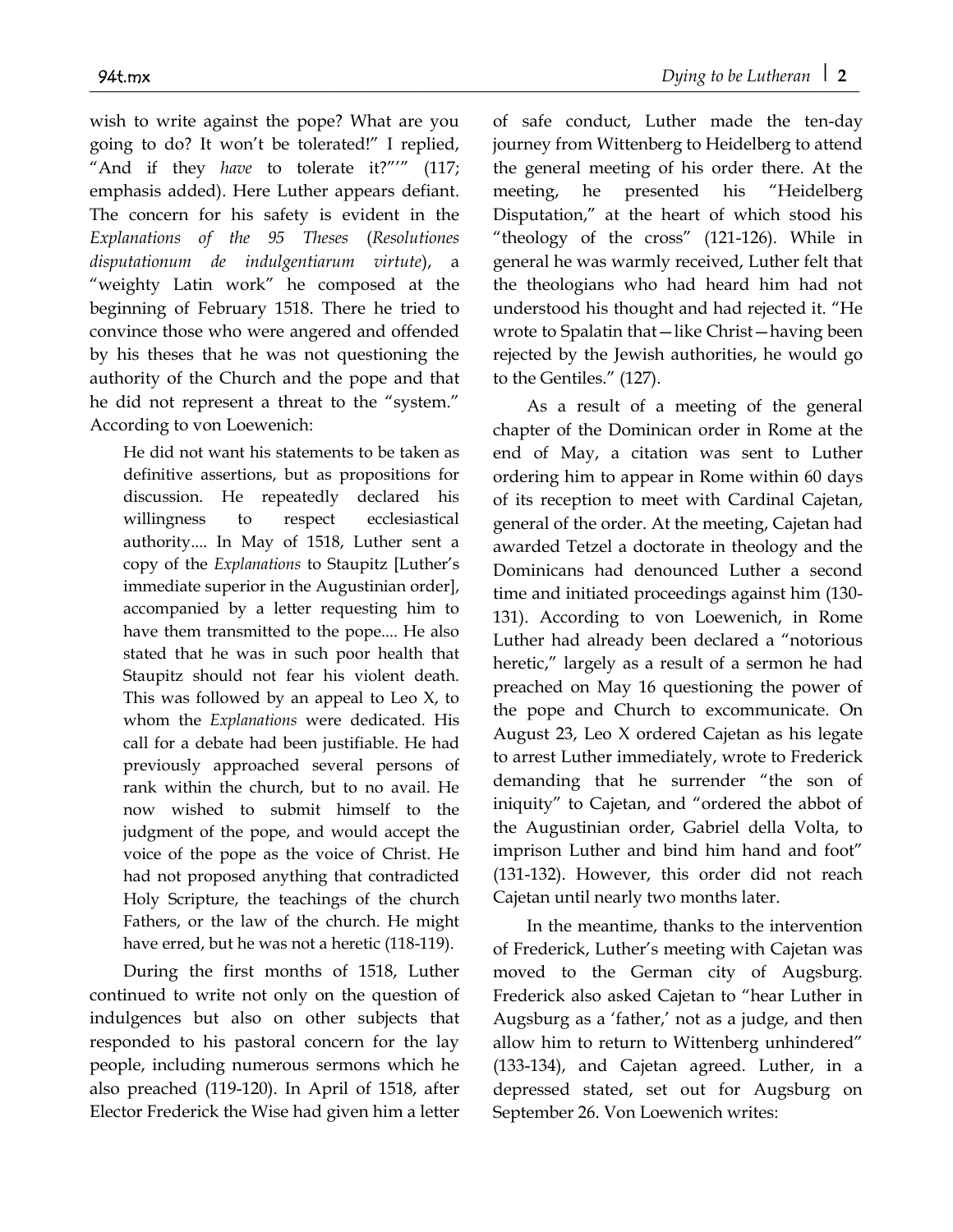**¯¯¯¯¯¯¯¯¯¯¯¯¯¯¯¯¯¯¯¯¯¯¯¯¯¯¯¯¯¯¯¯¯¯¯¯¯¯¯¯¯¯¯¯¯¯¯¯¯¯¯¯¯¯¯¯¯¯¯¯¯¯¯¯¯¯¯¯¯¯¯¯¯¯¯¯¯¯¯¯¯¯¯¯¯¯¯¯¯¯** All along the way he had been warned that he would be no match for the Italian cardinal; he would be burned at the stake. "Now you must die, I say to myself." "What a disgrace I will be to my dear parents." Yet from Nuremberg he wrote to his Wittenberg friends: "Christ is Lord in Augsburg, even among his enemies! Let Christ live and Martin die!" (135).

Here we find an explicit affirmation that, by that time, Luther had reached the point at which he was *willing to die for his faith and his work on behalf of the gospel*, like the members of the Mekane Yesus Church to whom President Gobena referred. His actions backed up his words: he continued on to Augsburg rather than turning back, refusing to heed those who sought to dissuade him from putting his life at risk by going there.

On October 9, after he had arrived in Augsburg, a representative of Cajetan went to meet with Luther at the monastery where he was staying "to persuade him to agree to whatever Cajetan might request," including recantation. At the end of their conversation, "he asked Luther whether he believed the elector would use force on his behalf. 'By no means,' replied Luther. 'But then where will you stay?' 'Under heaven,' retorted Luther" (135). A couple of days later, Luther wrote a letter to his colleague Philip Melanchthon expressing his sadness that he might never see him and his other Wittenberg friends again, yet added "that he would rather accept separation than recant" (137). As a result of his refusal to recant, his meetings with Cajetan got nowhere. Angry and frustrated, Cajetan merely began yelling at Luther and finally ordered him to leave his presence and not return until he was willing to recant. In the midst of this harrowing situation, knowing full well that his life was at stake, on October 14 Luther wrote to another Wittenberg colleague, Andreas Karlstadt, that in spite of his apparently lofty qualifications, Cajetan was "as incapable of handling this matter as an ass is at

playing the harp" (140). When one thinks about it, this is astounding: instead of trembling in fear or collapsing from nerves, Luther resorts to humor to make light of the situation!

In the ensuing days, Luther wrote a note to Cajetan telling him that, since his conscience would not let him recant, he was going to leave Augsburg. He also sent Cajetan an appeal to the pope that he asked Cajetan to deliver personally to the pope and had the appeal posted to the door of the Augsburg cathedral after having it notarized. In the appeal, he gave the reasons why he would not go to Rome to be examined there (140). Conscious of the fact that Cajetan might have him arrested before he could leave, Luther decided to abandon Augsburg secretly. Von Loewenich describes what happened next:

Luther's friends decided to help him escape. On the night of October 20 he left the city through a small door in the city wall and mounted a horse that had been provided for him. One companion went with him. Years later Luther still recalled with horror that ride on a nag without any suitable clothing. On the first evening he arrived at Monheim (in the district of Donauwörth) and, no longer able to stand, fell on the straw like a dead man. He reached Nuremberg on October 23 and was taken in by a circle of friends....

While in Nuremberg Luther received a letter from Spalatin [private secretary to Frederick], accompanied by a copy of the papal brief of August 23 ordering his immediate arrest. At first he questioned its authenticity, but then it became clear to him what danger he had escaped....

Luther was now certain that he would be excommunicated. In order not to make things more difficult for the elector, he planned to leave Wittenberg and eventually go to Paris, where the university had been able to preserve a certain freedom over against the jurisdiction of the papal teaching office. On December 1 he said farewell to his friends. In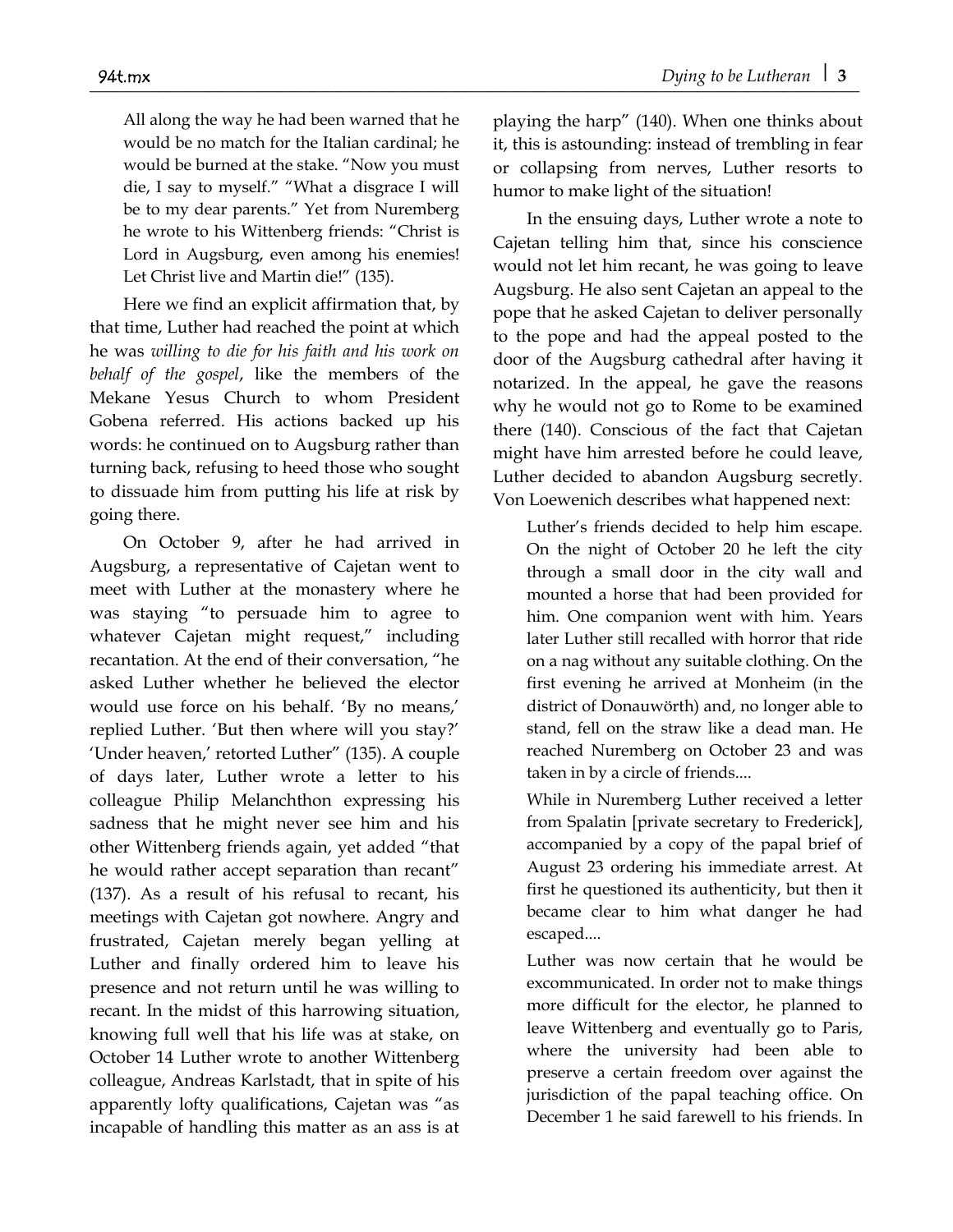the meanwhile the elector had received a letter from Cajetan demanding Luther's extradition. But on December 18 the elector ordered Luther to stay (140-141).

**¯¯¯¯¯¯¯¯¯¯¯¯¯¯¯¯¯¯¯¯¯¯¯¯¯¯¯¯¯¯¯¯¯¯¯¯¯¯¯¯¯¯¯¯¯¯¯¯¯¯¯¯¯¯¯¯¯¯¯¯¯¯¯¯¯¯¯¯¯¯¯¯¯¯¯¯¯¯¯¯¯¯¯¯¯¯¯¯¯¯**

Two observations are in order here. First of all, *Luther did not want to die*. On the contrary, he took great pains to avoid being arrested and sent to Rome. Yet by this point, what was much more important to Luther than avoiding a violent death was *standing up for his faith and the gospel he had dedicated his life to proclaiming*. Was he afraid of such a death? I would answer, He must have been! Under those circumstances who would not be? Yet he would not let that fear stop him from remaining faithful to his work on behalf of the gospel. Well aware of the price he might have to pay, he went to Augsburg and stood his ground.

Secondly, what motivated Luther to be willing not only to be put to death for his faith but also to live the rest of his life in exile and constant threat of death if necessary was *his love for others*. He repeatedly expresses his concern, not only for his parents, his friends, and his colleagues and parishioners in Wittenberg, but even for Frederick the Wise. Luther was more concerned for his prince the elector than he was for himself, and thus preferred to go into an uncertain exile rather than put Frederick in a difficult position. He was ready to leave Wittenberg at his own initiative, not because he thought eventually Frederick would arrest or expel him, but precisely because he believed that Frederick would protect him and that this would create problems for Frederick. He had to be *ordered* by Frederick to stay, which implies that he did so to some extent *against* his will.

Luther's flight from Augsburg, therefore, was an act, not of cowardice, but of prudence and love. Luther did not want to be arrested or to die a martyr's death. On the contrary, he wanted to continue to live in order to be able to continue his work on behalf of the gospel out of love for God and others. He would do whatever was necessary in order to avoid death, with one exception: he would not deny or compromise his convictions regarding that gospel. Or more accurately, he would do whatever he could to be able to continue to proclaim and promote the gospel he had discovered—a gospel that had transformed him into another person. Undoubtedly, Luther wanted to be a martyr, but only in the original sense of that word and not in the sense in which we use that word today. He wanted to be a *martys*, a "witness," someone who testified to his faith in God and the gospel loudly and publicly, *not because he wanted to die*, but because out of love for the world he wanted everyone to come to discover the incomparable treasure he had come to possess through that faith and that gospel. He had come to understand perfectly well what Paul wrote to the Philippians: "whatever gains I had, these I have come to regard as loss because of Christ. More than that, I regard everything as loss because of the surpassing value of knowing Christ Jesus my Lord. For his sake I have suffered the loss of all things, and I regard them as rubbish, in order that I may gain Christ and be found in him" (Phil. 3:7-9).

Speaking of Paul, it caught my eye the other day when looking at 1 Corinthians 1-2, where Paul describes his boldness in proclaiming nothing but "Christ-crucified, a stumbling block to Jews and foolishness to Gentiles" (1:23) and contrasts divine and human power, wisdom, weakness, and foolishness, that he then tells the Corinthians, "I came to you in weakness and in fear and in much trembling" (2:3). This is surprising, given the fact that both the book of Acts and Paul's letters consistently give the impression that Paul never wavered in his dedication to his work as an apostle. However, even Paul trembled in fear when he proclaimed the gospel, yet he was empowered to do so boldly through his faith in God and Christ and his love for the gospel and for others.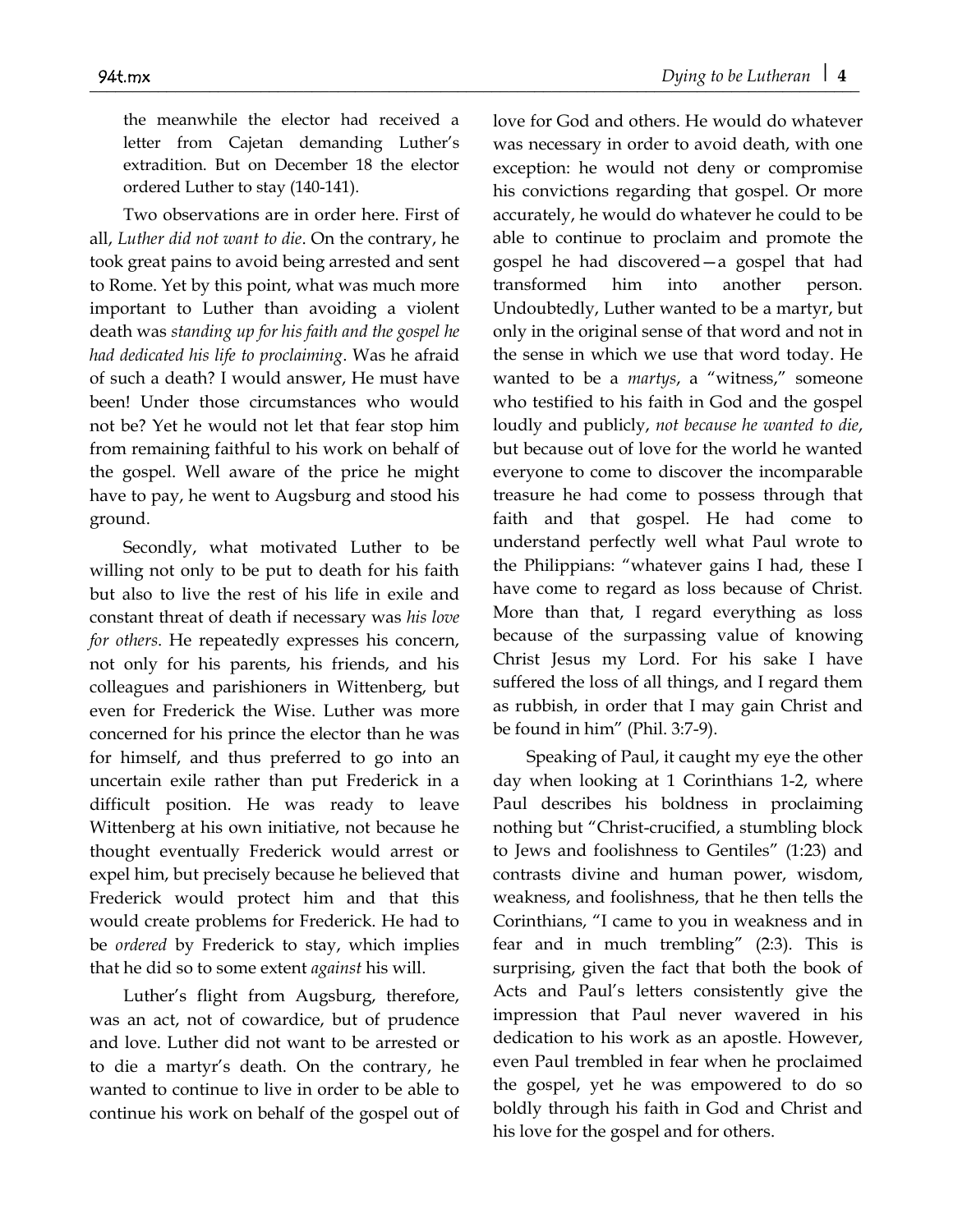**¯¯¯¯¯¯¯¯¯¯¯¯¯¯¯¯¯¯¯¯¯¯¯¯¯¯¯¯¯¯¯¯¯¯¯¯¯¯¯¯¯¯¯¯¯¯¯¯¯¯¯¯¯¯¯¯¯¯¯¯¯¯¯¯¯¯¯¯¯¯¯¯¯¯¯¯¯¯¯¯¯¯¯¯¯¯¯¯¯¯** Throughout the rest of Luther's life, we continue to see the same mix of elements. Luther worked endlessly on behalf of the gospel, preaching virtually every day and publishing a mind-boggling number of writings. When he was called to appear before Emperor Charles at the Diet of Worms in 1521, he once again was warned by his friends not to go,

but Luther would not be swayed from his decision.... At the very last even Spalatin warned him to stay away. Elector Frederick did not want him to come and would not be able to protect him; he had already been condemned. Luther, as he later recalled, responded from Oppenheim in this way: "If I had known that as many devils as there are tiles on the roofs of Worms had taken aim at me, I would still have entered the city." He expressed the same thought to the elector in a letter of March 5, 1522. Later, in 1540, he confessed: "I was not afraid; God can make one insanely daring. I am not sure I could be that daring today" (191-192).

Among the things that had changed by 1540, of course, was the fact that Luther had a wife and children. It is generally much more difficult to take a stand such as Luther did when one is no longer single. Luther himself had originally not wanted to wed because he believed that any woman who became his wife would have to live with the constant tension of knowing that Luther might face a violent death at any moment and would in fact soon become a widow. Standing before the emperor was by no means easy for Luther, despite his bravado, and he was greatly relieved when he was able to make it through what had been a tremendous ordeal (192-195). On the way back to Wittenberg, Luther was taken captive by armed horsemen in the service of Frederick and taken to Wartburg castle, where he spent almost a year in seclusion, *against* his will and not because he was afraid to return to Wittenberg. He stayed there as long as he could bear it, primarily out of obedience to Frederick, but finally he could stand it no longer and returned to Wittenberg, once again entering a city despite being fully conscious of the fact that to do so might well cost him his life. The reason he returned is that, from his perspective, what was taking place in Wittenberg in his absence was *contrary* to the gospel and was doing the gospel harm, rather than promoting it.

So what was this gospel that Luther was willing to die and give up everything for? To answer that question, I think we need look no further than the words Jesus spoke to others repeatedly through out his ministry: "Follow me." Those words are at the same time a tender invitation and a harsh demand (see thesis 19 of my "94 Theses"). Why? Because following Jesus means loving God and others with all of your heart, soul, mind and strength in the way Jesus taught (Mark 12:28-34). Yet it also means more than this. I have never met anyone who says we should not love one another. But to love others *by following Jesus* and to love God and others *as he did and continues to do* is something distinct from what most human beings understand by love. In fact, I am convinced that it is also something very distinct from what most Christians understand by love.

Many times and in many places I have tried to explain what it means to love God and others *by following Jesus*. What we as human beings usually call "love" is a far cry from love as defined by and through Jesus, who as crucified and risen is not dead but alive—or rather, is both. I do not claim to have comprehended fully what it means to love or what it means to follow Jesus. That is something that I, like others who are committed to loving God and others by following Jesus, must still seek to comprehend every day, even though we know that as long we remain in this life, we will always remain learners. That is not something to be lamented,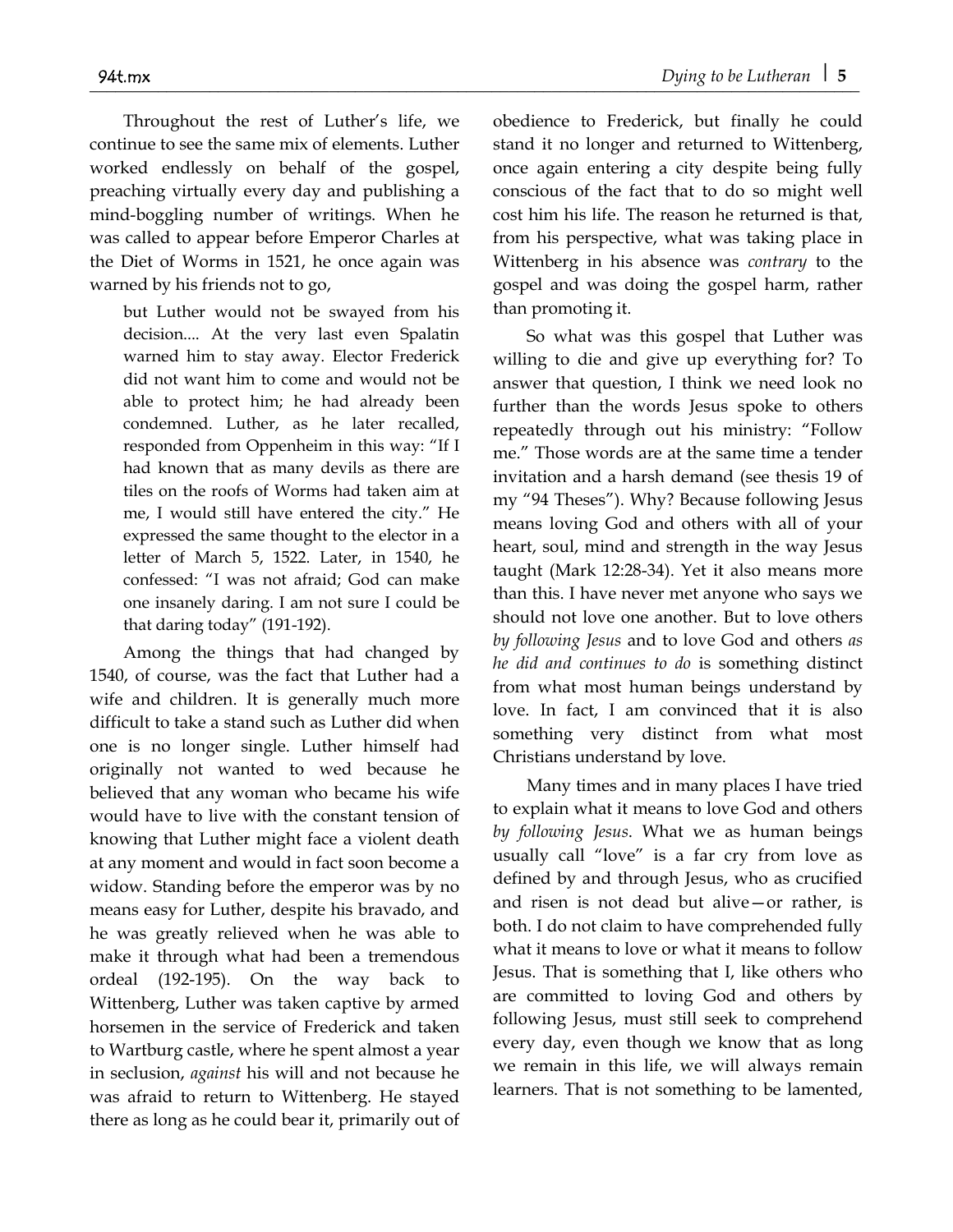but rather something over which we can only rejoice.

Rather than trying to explain here what it means to love God and others by following Jesus, I wish simply to affirm what by God's love and grace I have come to comprehend: that unless you understand why Luther, like Paul before him, was willing to give up his life and everything he had and was for the sake of the gospel, you have not yet grasped what that gospel really consists of, nor have you fully grasped what love is and what following Jesus means (see thesis 27 of my "94 Theses"). But when you have begun to understand why Luther, like many before him, was willing to say, "I would rather die, or lose everything I have, or be subjected to the worst kind of suffering, rather than recant my faith and stop following Jesus," then you have begun to understand the gospel as well.

When that happens, you then realize that Jesus' command, "Follow me," is not merely a tender invitation but a firm command. Jesus does not say, "I invite you to follow me if you feel like it." "Following me is a great idea, but it's up to you." "I really want very badly for you and everyone else to follow me, but I will not demand that of you or anyone else." No! On the contrary, his words are a *command* and a *demand* precisely because they are motivated by the same unyielding, uncompromising love that led him to do everything he did, including giving up his life on a Roman cross, not because only in that way could he enable God to forgive us, but because *he refused to stop calling people to follow him*. He says, "Follow me," not for *his* sake, but for *yours* and *mine*.

According to Mark 8:31-38, when Jesus told his disciples that he was going up to Jerusalem, where he would be killed—not because he

wanted to be killed (on the contrary!) but because he felt called to continue to *carry out there his ministry on behalf of others, in spite of the consequences*—Peter began to rebuke him for saying such a thing. In response, Jesus began to rebuke Peter and said to him, "Get behind me, Satan! For you are setting your mind not on divine things but on human things." Then Jesus "called the crowd with his disciples, and said to them, 'If any want to become my followers, let them deny themselves and take up their cross and follow me. For any who wish to save their life will lose it, but any who lose their life for my sake and for the sake of the gospel will save it. For what will it profit anyone to gain the whole world and forfeit their life?'"

Why did Jesus call Peter "Satan?" It may have been because Peter simply wanted Jesus to be acclaimed Messiah in power and glory and lead a large movement or establish a new "reign" that would replace that of Rome, at least in Palestine and perhaps Jerusalem, not through loving service but through a show of power. But I think that in effect Peter was calling on Jesus to avoid any type of confrontation with the Jewish and Roman authorities that might lead to suffering and death. In effect, he was telling Jesus what many of Luther's friends told him: "Stop following the path you are on and instead go somewhere safe so as to save your skin. You can work on behalf of your gospel from there instead." The substitutionary understandings of Jesus' death and the gospel that I have denounced so strongly elsewhere in my writings would have us believe that Jesus' death was an act of love because it was the only way he could satisfy God's justice, make atonement for our sins, or appease God's anger at those sins. That is false, and if you are ever to understand the gospel, you must repudiate such ideas.

Jesus did not want to go up to Jerusalem any more than Luther wanted to go to Augsburg or Worms or to return to a dangerous situation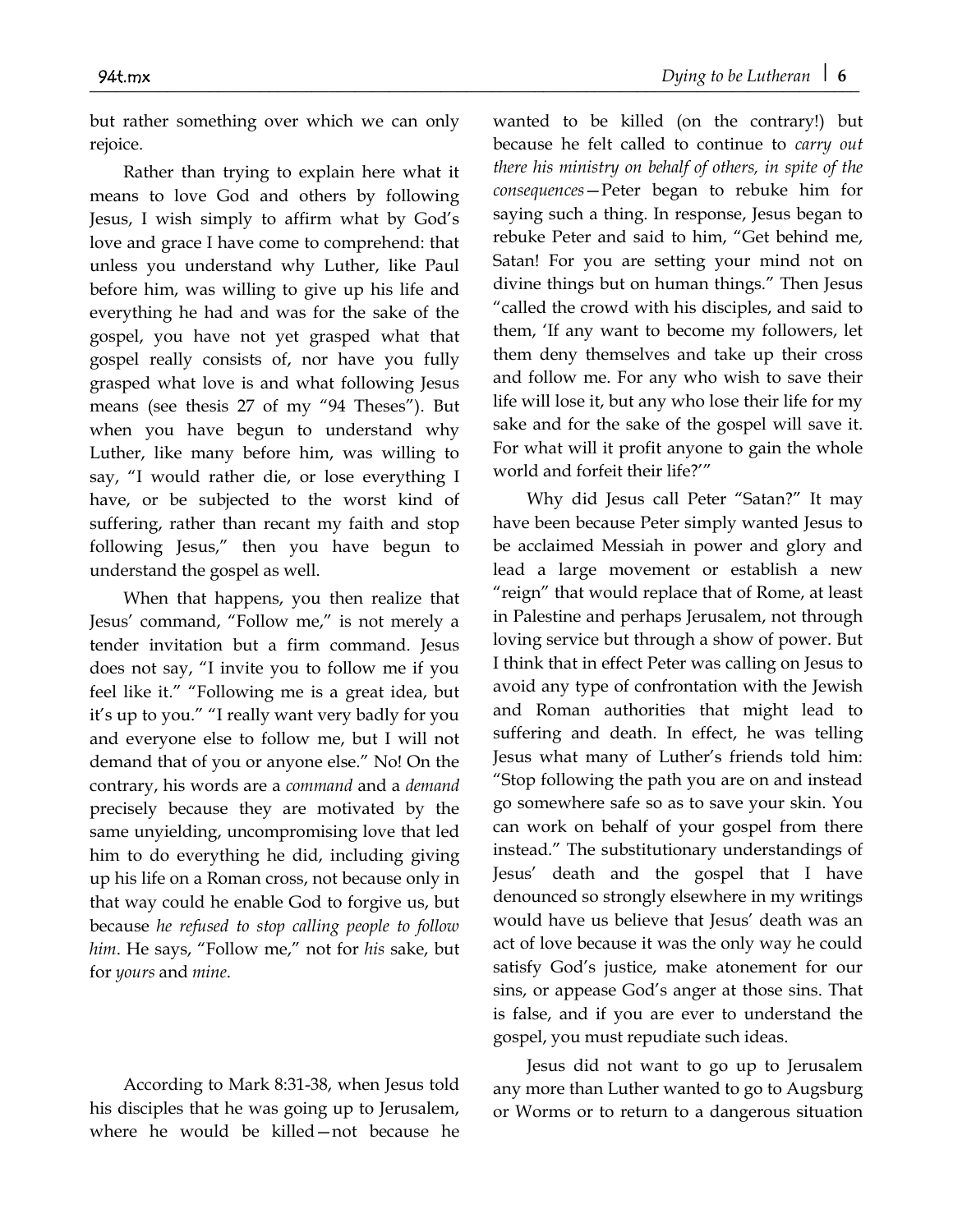**¯¯¯¯¯¯¯¯¯¯¯¯¯¯¯¯¯¯¯¯¯¯¯¯¯¯¯¯¯¯¯¯¯¯¯¯¯¯¯¯¯¯¯¯¯¯¯¯¯¯¯¯¯¯¯¯¯¯¯¯¯¯¯¯¯¯¯¯¯¯¯¯¯¯¯¯¯¯¯¯¯¯¯¯¯¯¯¯¯¯** in Wittenberg from the castle at Wartburg. But he went to Jerusalem for the same reasons Luther went to those German cities: his love for God and his understanding of the gospel left him no choice but to give witness to that gospel there. Luther went to Augsburg because he was called by the pope to do so. His concern was not to obey the pope but to obey the gospel, and from his perspective, to refuse to go to Augsburg under those conditions would have meant denying the gospel, and thereby doing irreparable harm to the sake of the gospel. When one refuses to stand up for the gospel when one is called on to do so, then by one's actions one shouts to the world that the gospel one proclaims is false.

Likewise, Luther went to Worms against the will of those who supported him, including Frederick the Wise, because he had to testify to the truth of the gospel. In the situation in which he found himself, in Luther's mind, to refuse to go to Worms would in essence have been to declare his gospel a lie. For the same reasons, Luther's love for others and the gospel left him no choice but to abandon Wartburg and return to Wittenberg, because at that moment of his life, that love and that gospel demanded his presence in Wittenberg.

After Luther had met with Cajetan at Augsburg, however, the way in which Luther persisted in standing firm for the gospel in order to give witness to that gospel for the whole world was by escaping from Augsburg through a hole in the city wall and enduring an exhausting horseback ride to safety. At that moment, that was the form that his love for others and his commitment to the gospel had to take. He needed to seek safety rather than continuing to put his life at risk. Otherwise he would be doing harm to the cause of the gospel rather than testifying to it through his life's work.

The reasons why Jesus decided that he needed to go to Jerusalem, despite knowing that he would be put to death there, are not entirely clear from the Gospel accounts. I have discussed many of the possible reasons in Chapter 5 of my work *Jesus' Death in New Testament Thought*. However, we can be sure that whatever led Jesus to go to Jerusalem, it was not a desire to die. Rather, at that time in his life and ministry, he was convinced that the way in which he needed to give witness and testify to the gospel was by facing whatever awaited him in Jerusalem. Like Luther and Paul after him, Jesus trembled at the thought of being put to death. He affirms that his soul is "troubled" (John 12:27), and once at Gethsemane, he begins to be "distressed and agitated" and tells Peter, James, and John that he is "deeply grieved, even to death" (Mark 14:33-34). According to many manuscripts of Luke's Gospel, as he prayed to God in his anguish asking to be spared the death of the cross, "his sweat became like great drops of blood falling down on the ground" (Luke 22:44). In the end, however, he prays that God's will rather than his own be done.

When Jesus calls on others to deny themselves, take up their cross, and follow him, he is not calling on them to seek suffering and death. Rather, he is calling them to love God by loving others in the way he does: unconditionally, unreservedly. unwaveringly, and unrelentingly. Yet he does so, not for *his own sake*, but for *their own*, as well as for the sake of others who will experience such love through them and hopefully make that love their own. Jesus wants his followers to love themselves and their own lives with all their heart, mind, soul, and strength; yet for Jesus they can only truly love themselves by *following him in loving God by loving others in the same way he does*. Exactly what form that type of love is to take in each situation in the daily life of a follower of Jesus must constantly be defined: sometimes it requires going to Augsburg and Worms, and as Paul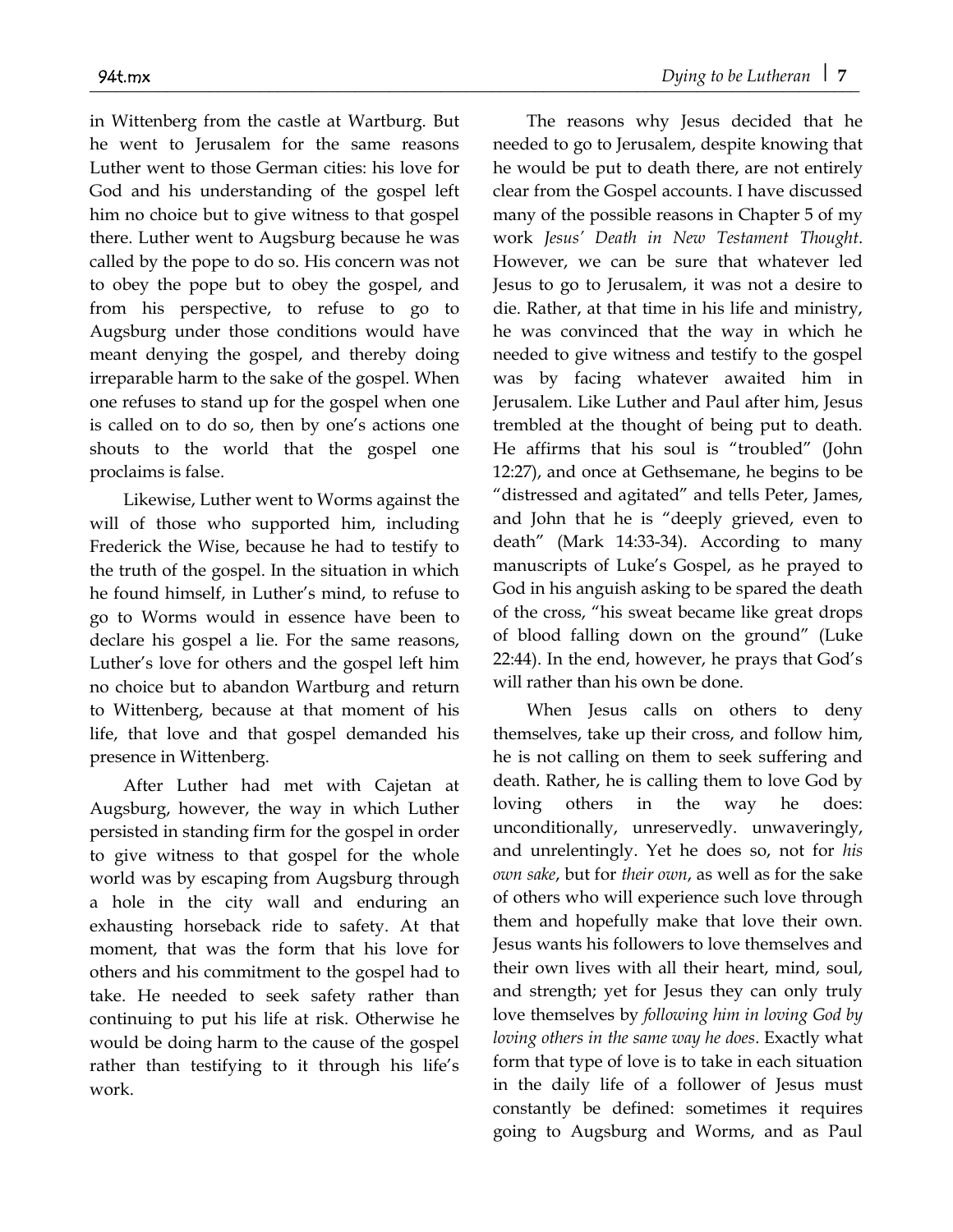found out long before Luther, sometimes it requires escaping at night by means of a city wall (Acts 9:23-25; 2 Cor. 11:32-33).

**¯¯¯¯¯¯¯¯¯¯¯¯¯¯¯¯¯¯¯¯¯¯¯¯¯¯¯¯¯¯¯¯¯¯¯¯¯¯¯¯¯¯¯¯¯¯¯¯¯¯¯¯¯¯¯¯¯¯¯¯¯¯¯¯¯¯¯¯¯¯¯¯¯¯¯¯¯¯¯¯¯¯¯¯¯¯¯¯¯¯**

When Jesus says that only those who lose their life for his sake and the sake of the gospel will "save" their life, he should not be understood as issuing a threat regarding eternal damnation or a promise regarding eternal salvation. Rather, he is merely stating what he knows to be true in *this* life. Like the Latin verb *salveo*, the Greek word *sōzō* that appears in Mark 8:35 refers to being whole, healthy, and well in both body and soul. For Jesus, this wholeness or wellness are something to be experienced, not only in a life to come, but in one's *present life* as well. Paradoxically, only by taking up a cross can one find true life. I cannot stress strongly enough, however, that to take up one's cross and follow Jesus is not to seek suffering or martyrdom—any who do that are actually acting *contrary* to the gospel—but to follow him in loving others in the way he did and does in spite of the suffering and risks that such love inevitably entails.

To live and love in that way involves paying an enormous price. That love will take everything you have and are. At times it will mean great grief or intense agony. Yet even at those times, it is also sheer joy. Furthermore, Jesus, Paul, and Luther all knew that, whether or not one takes up that cross, one will experience pain and agony in life, and the agony of those who carry that cross will not necessarily be greater than those who refuse to do so. To live in this world means suffering tremendously at times, whether one is a believer or not. While at times the suffering of believers may be greater, even at those times the fact that they are seeking wholeness for themselves and others and do so alongside others who are in solidarity with them makes that agony more tolerable and enables them to experience that agony with joy, however contradictory that may sound. Yet while those who take up the cross do not necessarily experience greater suffering and know more agony than those who do not, from the perspective of Jesus, Paul, and Luther, those who refuse to take up the cross can never know the sheer joy that those who do take it up know. Nor can they ever experience the same wholeness, healing, and well-being. Thus, while those who carry that cross pay an enormous price, those who refuse to carry that cross pay a much greater price. The question, then, is never whether or not one will carry a cross. In this world, that is a given. The question is *which cross one will carry*, and whether that cross will bring only agony or will instead bring joy in addition to that agony.

When Luther came to understand these things, there was no turning back. He could never deny that gospel or the God in whom he had come to believe with all his being, the God of Jesus and the cross. Undoubtedly his study of the Scriptures made this change possible: Luther went from being a young man whose fear of death and God was so great that it drove him to enter a monastery in an attempt to ensure his salvation to someone who was so enamored of God that no threat of suffering and death could stop him from giving witness to that God. Yet only when he was actually forced to face the question of whether or not he was willing to suffer and die for that gospel did he truly come to grasp its significance and become the bold and fearless proclaimer of that gospel that he was for the rest of his life.

Following John Nunes's presentation at the convocation I attended, I went to sit down with Rev. Gabriel Lugakingira, a PhD student at the Lutheran School of Theology at Chicago from the Evangelical Lutheran Church in Tanzania, which is growing exponentially just like the Mekane Yesus Church in Ethiopia. I asked him what most of the members of his church would respond if they were asked whether they were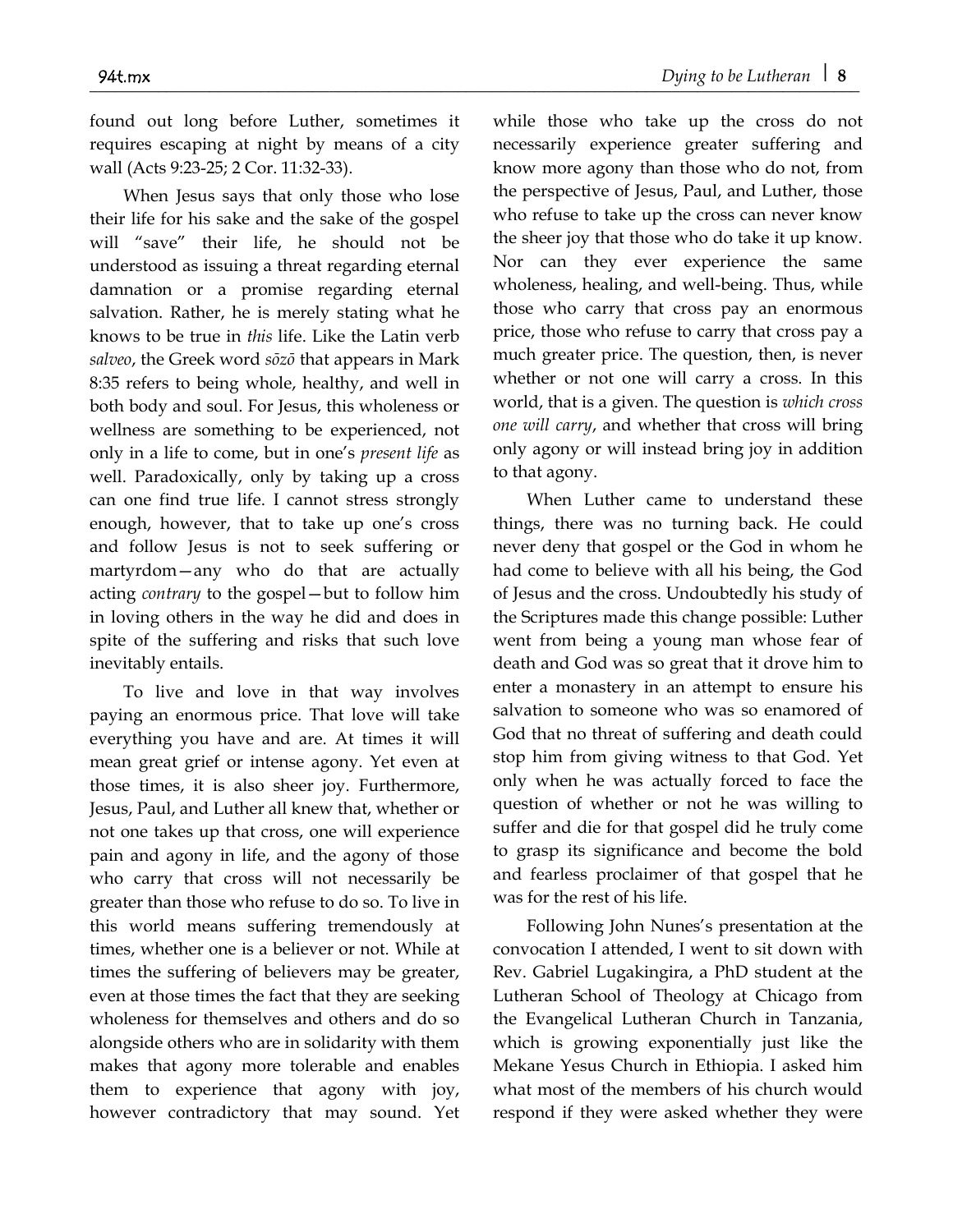willing to die for their faith. As I expected, he did not hesitate but immediately exclaimed, "Absolutely!" That, I thought, is precisely why these two African Lutheran churches are growing while other Lutheran churches in the world are shrinking in size.

**¯¯¯¯¯¯¯¯¯¯¯¯¯¯¯¯¯¯¯¯¯¯¯¯¯¯¯¯¯¯¯¯¯¯¯¯¯¯¯¯¯¯¯¯¯¯¯¯¯¯¯¯¯¯¯¯¯¯¯¯¯¯¯¯¯¯¯¯¯¯¯¯¯¯¯¯¯¯¯¯¯¯¯¯¯¯¯¯¯¯**

This raises a problem, however. If we can only truly grasp the gospel when we understand why believers such as Paul and Luther were willing to die for it, how can we come to such an understanding without being placed in a situation in which we are actually forced to make the choice between confessing our faith or being put to death? Obviously, we are not to seek to be placed in such a situation, but should instead do what we can to preserve and prolong our life and remain healthy and well. We love others by caring for ourselves. I like to tell my seminary students that, for this reason, as followers of Jesus Christ dedicated to sharing the gospel, even when we try to get a good night's sleep, eat well, take a vacation, or enjoy ourselves in healthy ways, we are acting out of love for others, since only by seeking our own health and well-being can we seek that of others.

By no means do I have all the answers to the question of how we can get to the point of understanding why someone would die for the gospel—note that I speak of *understanding* why someone would die for that gospel rather than speaking of actually being willing to die oneself, because I don't think that anyone can truly say that they would be willing to die for the gospel unless they are put in a situation in which they are actually forced to choose between remaining alive by denying the gospel or facing death if they continue to affirm it. I do believe, however, that in order to arrive at that point, there is one thing that is indispensable: a profound love for others that takes the form of solidarity with them, and especially with those who suffer due to injustice, oppression, poverty, illness, marginalization, discrimination, and other types of hardship. In essence, this is simply taking up the cross to follow Jesus, and as a result discovering what true joy, peace, life, wellbeing, and wholeness are all about.

It must never be forgotten that there was one thing, and one thing alone, that led Luther to write and post his *95 Theses* in the first place: his pastoral concern for the people to whom he ministered, people for whom he cared deeply. He saw that the sale of indulgences was motivated, not by a concern for the well-being and salvation of people such as those he served, but by the greed, avarice, and lust for power and glory of those in positions of authority. Gradually, he came to see even more clearly the many other ways that many within the Church of his day were abusing, degrading, deceiving, oppressing, and impoverishing people in the name of God.<sup>2</sup> Naturally, seeing how so many people's lives were being destroyed aroused his ire. In two of his most important writings, his *Appeal to the German Nobility* and his treatise on the *Babylonian Captivity of the Church*—both written in 1520 when the conflict with Rome was at its height—Luther rails at the Church in general and the pope in particular for the "impious and desperate tyranny" it imposes on the people, destroying their liberty so as to take them captive and enslave them by imposing endless burdens on them: "For to be subjected to their statutes and tyrannical laws is indeed to become slaves of men."<sup>3</sup> The pope promotes "buying, selling, bartering, changing, trading, drunkenness, lying, deceiving, robbing, stealing, luxury, harlotry, knavery, and every sort of contempt of God....

If you have money in this establishment you can obtain all these things we have just discussed. Indeed, not just these! Here usury becomes honest money, the possession of property acquired by theft or robbery is legalized. Here vows are dissolved; monks are granted liberty to leave their orders. Here marriage is on sale to the clergy. Here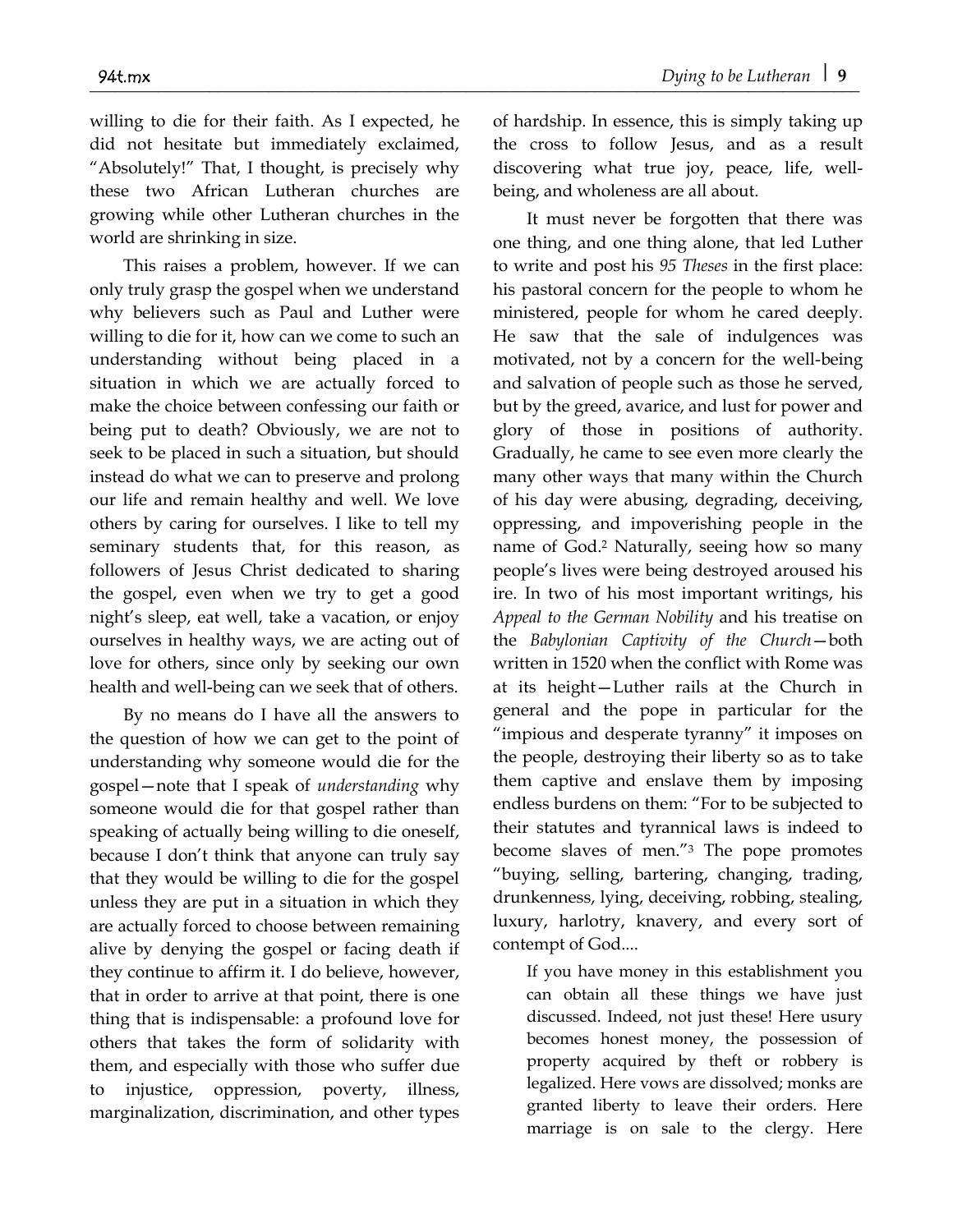bastards can be legitimized. Here all dishonor and shame can be made to look like honor and glory. Here every kind of iniquity and evil is knighted or raised to nobility. Here marriage is permitted which is within the prohibited relationships or otherwise forbidden. O what assessing and fleecing goes on there! It seems as though canon law were instituted solely for the purpose of making a great deal of money.<sup>4</sup>

It was this same concern for justice, freedom, and the well-being of the common people that led Luther to stand up for the liberating gospel he had discovered, not only by posting and then defending his *95 Theses* in spite of the consequences, but by traveling to Augsburg and Worms and by returning to Wittenberg from the Wartburg castle, fully aware of the dangers involved. He realized that to flee, hide, become silent, or recant out of fear for his life would be a betrayal not only of his conscience but of all the people whose lives had been and would be transformed by that gospel. Throughout Luther's life, what led him to remain firm and proclaim the gospel tirelessly and fearlessly was his profound love for people and his solidarity with them. Undoubtedly, this love and solidarity were far from perfect. At times that love was misguided, and on many occasions he acted in ways that were anything but loving by advocating violence and contempt toward others. Yet there can be no doubt that it was his love for others and solidarity with them that led him to be more concerned for their life and well-being than he was for his own.

It was not merely Luther's study of Scripture, therefore, that opened his eyes to the gospel and transformed him from a young man so driven by fear that he became a monk into a bold and outspoken critic of a system that oppressed people in the name of God. It was also his pastoral work, his interaction with people who faced all sorts of hardships and needed his attention, his support, his guidance,

**¯¯¯¯¯¯¯¯¯¯¯¯¯¯¯¯¯¯¯¯¯¯¯¯¯¯¯¯¯¯¯¯¯¯¯¯¯¯¯¯¯¯¯¯¯¯¯¯¯¯¯¯¯¯¯¯¯¯¯¯¯¯¯¯¯¯¯¯¯¯¯¯¯¯¯¯¯¯¯¯¯¯¯¯¯¯¯¯¯¯** and his words of hope, consolation, and encouragement. The people he served and worked alongside of transformed his life just as much as he did theirs. It was through them that Christ made Luther a different person and enabled him to grasp the truth of the words Christ had spoken: "For any who wish to save their life will lose it, but any who lose their life for my sake and for the sake of the gospel will save it." Luther found out that taking up one's cross to follow Christ in loving and serving others despite the cost involved was indeed pure grace and led one to know what true life is. And once that happened, nothing could make him back down or deny the gospel that filled his life with joy, a joy he longed for others to experience as well.

> From my perspective, then, in order to reach the point where one can understand why people such as Paul, Luther, and believers in Christ in countries like Ethiopia and Tanzania were and are willing to die for their faith and the gospel to which they cling, one must go through the same type of experience or process that Luther did. It is only as we reach out to others in love and enter into solidarity with them that we discover that taking up the cross to follow Jesus is pure grace. It is only as we give of ourselves that we receive in abundance. It is only as we are willing to lay down our life daily that we find true life. For that reason, it is important to seek the company and companionship of those who have come to understand the gospel in this way and live it out in their daily lives. Hopefully, this can take place in a Christian community, though unfortunately at times it is difficult to find a community whose primary characteristic is a commitment to living out this type of love, solidarity, and self-giving. No matter who we are or what we do, all of us constantly are in contact with people who are in some type of need and thus need accompaniment. However, it is especially as we reach out to make ourselves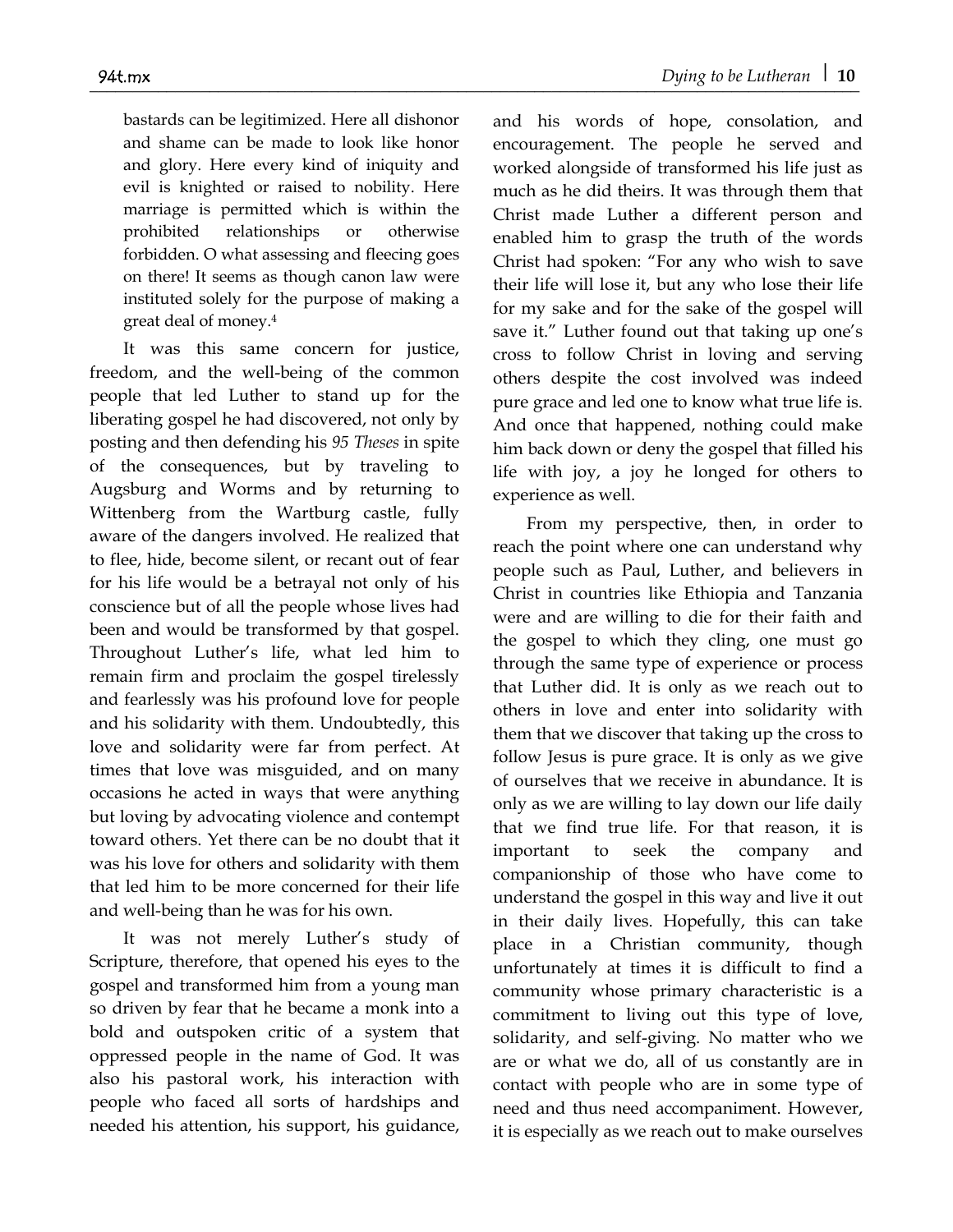**¯¯¯¯¯¯¯¯¯¯¯¯¯¯¯¯¯¯¯¯¯¯¯¯¯¯¯¯¯¯¯¯¯¯¯¯¯¯¯¯¯¯¯¯¯¯¯¯¯¯¯¯¯¯¯¯¯¯¯¯¯¯¯¯¯¯¯¯¯¯¯¯¯¯¯¯¯¯¯¯¯¯¯¯¯¯¯¯¯¯** present for those whose needs are the greatest or most urgent that we are transformed by Christ through them. Once that love and solidarity have taken root in our heart so as to bloom and blossom there, we have no problem understanding why so many have been and are willing to die for their faith and the gospel.

To reach out to others in love and solidarity, however, is not the only way to reach that point. We also grow in our faith when we ourselves experience hardships and great need and have no choice but to depend on God and those through whom God ministers to us. We tend to look elsewhere for security in our lives, especially those of us who live relatively comfortably in the global North. In contrast, those who live in greatest need, including not only the poor but people with illnesses and disabilities or those who have no one to care for them, are more easily led to the realization that in reality nothing and no one but God can truly provide us with security in this life and the next. When one has nothing to cling to but God and Christ, one learns what it means to live by faith, and one discovers that such faith is ultimately the only firm ground upon which we can stand and be secure. Those who reach that point also come to understand very well why one would be willing to die for one's faith. If we have never come to experience such hardships or great need ourselves, once again as we seek the company and companionship of those who have learned through hardships, trials, and losses that faith alone can make us secure and strong, we are transformed by them. The faith of such people tends to be "contagious" and therefore can become ours as well.

It is important to note, however, that many people would be willing to die for things that are *not* the gospel or may even be *contrary* to the gospel. Following Jesus does not involve becoming a fanatic—except perhaps if what we become fanatic about is loving and caring for others together with ourselves in healthy ways. We are called, not to be extremists, but to be faithful witnesses of the God we have come to love and know through Christ. When Jesus says that those who follow him must take up their cross daily (Luke 9:23), he does not mean that we should seek to be crucified for our faith and the gospel, but that we must be willing to pay the price that loving others and living in solidarity with them often involves. It is important to stress, however, that this price includes taking care of ourselves, seeking that our own needs be met, and staying as healthy and strong as possible. Only by paying this price can we follow Jesus faithfully so as to live out the gospel as he did.

What, then, does it mean to be Lutheran? While I do not think that there is any simple answer to that question, I would argue that at the heart of any answer we give must be the conviction that denying oneself to take up the cross and follow Jesus is *pure grace*. To call on others to do so together with us is to proclaim the gospel, since we invite and exhort them to experience that grace alongside of us by reaching out with us in love and solidarity to those who are near as well as those who are far.

As 1 John 4:18 affirms, such a love is able to cast out fear, because that love takes over our lives and makes us truly free. To use John's language, "abiding" in that love fills us with such joy and peace that we become willing to pay any price to remain there—even the price of our life, if that were to become necessary. In that way, we become "fearless" so that nothing can stop us from continuing to follow Jesus, the source of "life in abundance" both in this world and the next. Filled with such a faith, no matter what we may face in life, we reach the point where we are able to say along with Luther, "Here I stand. I can do no other."

Yet is this transformation not something that should take place in *all* who follow Christ,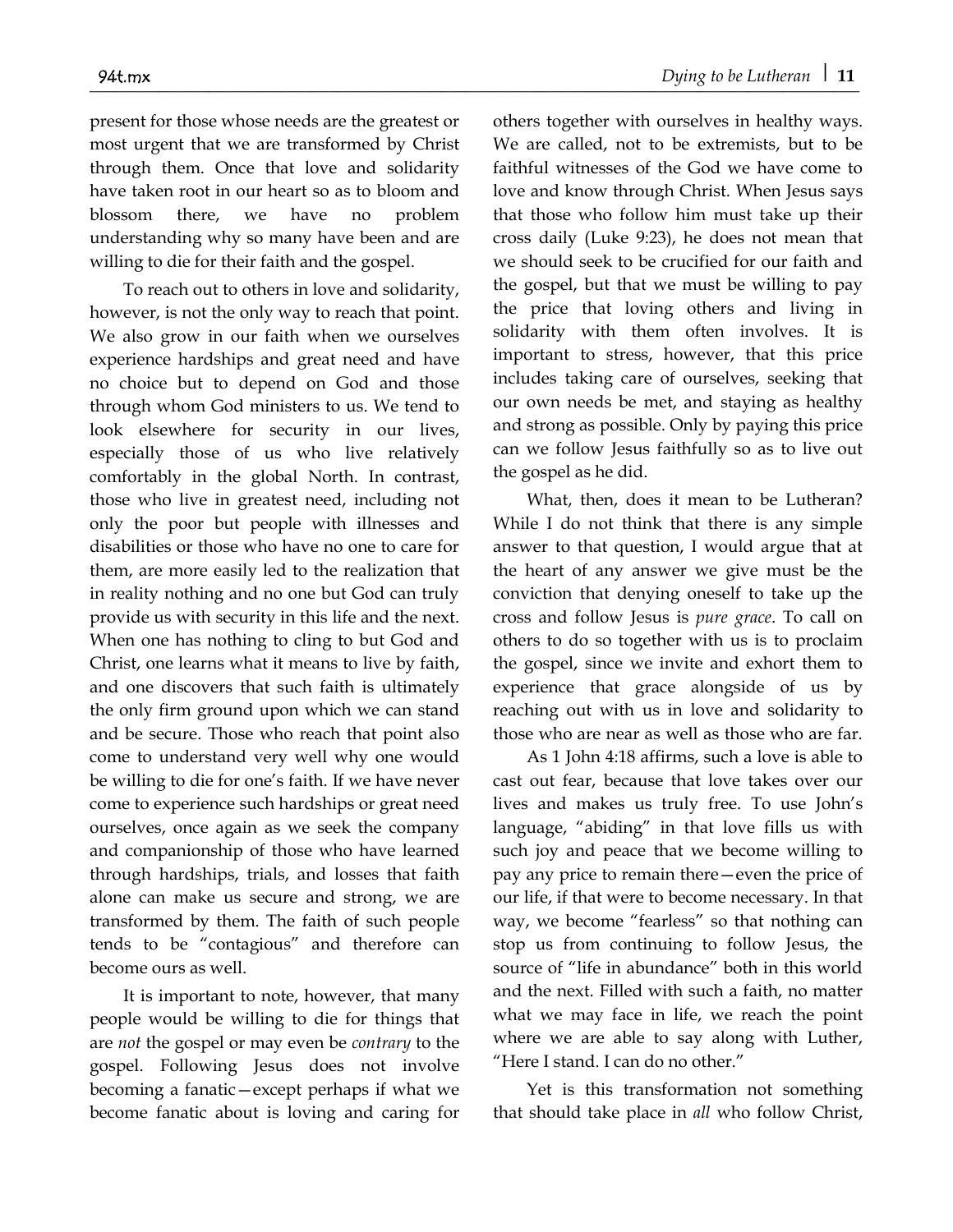and not just Lutherans? Of course it is. So why speak of being *Lutheran* Christians rather than just Christians, period? Personally, I would answer that question by affirming that many Christians would define the heart of their faith in terms that may be slightly different. While all would agree that we are to take up the cross to follow Jesus, and most would probably also agree that to do so is a source of tremendous joy, not all understand following Jesus in exactly the same way. While in essence both Lutheran and non-Lutheran Christians proclaim the same gospel, in each Christian confession or tradition one can find different emphases in the way in which that gospel is proclaimed and lived out. Rather than seeing this as something to be regretted or overcome, however, I think we must see it in a positive light: we learn from one another and complement one another by virtue of our differences, just as the authors of the books that make up the New Testament complement one another through their different emphases, style, language, and subject matter, even though they all proclaim the same God, the same Jesus, and the same gospel.

Should we as Lutherans, then, try to make other Christians and other people Lutherans as well? Without a doubt! Of course not! Both of these things must be affirmed simultaneously. On the one hand, we want all to know and learn and emphasize with us that taking up the cross to follow Christ is sheer grace. As I say in thesis 81 of my "94 Theses," one does not need to be a Lutheran to be a Lutheran. While I would not want to label others "Lutheran" who do not identify themselves as such, at the same time I would say that there are many non-Lutheran Christians who understand faith and the gospel in the same way that I have just described above. In that sense, I would indeed consider them to be Lutheran. There are also many Christians who call themselves Lutherans that either consciously or unconsciously define the essence of being Lutheran in terms that are

distinct from those I have laid out here. While I have shared here my own definition, I think that it is just as important for other Lutherans to share their definitions as well and therefore for dialogue on this question to continue as long as Lutherans exist.

**¯¯¯¯¯¯¯¯¯¯¯¯¯¯¯¯¯¯¯¯¯¯¯¯¯¯¯¯¯¯¯¯¯¯¯¯¯¯¯¯¯¯¯¯¯¯¯¯¯¯¯¯¯¯¯¯¯¯¯¯¯¯¯¯¯¯¯¯¯¯¯¯¯¯¯¯¯¯¯¯¯¯¯¯¯¯¯¯¯¯**

On the other hand, however, I would *never* want all Christians to be Lutheran in the sense of abandoning their own traditions in order to join the Lutheran Church. As Christians, in order to be whole, we all need the diversity of thought and emphasis and the different ways of living out one's faith and worshiping God that characterize each tradition. We need to listen to the stories, history, and experience of other Christians in order to be enriched and for our faith to grow. As I tell my students at the ecumenical school where I teach, in that setting I have become even *more* Lutheran, since by becoming acquainted with other Christian traditions, I have grown to appreciate and value even more my own. Yet because I have also grown to appreciate and value the traditions of my students, I have also become more Methodist, more Presbyterian, more Baptist, more Pentecostal, and more Catholic. And I think that is a wonderful thing. While I thus share constantly my faith from a Lutheran perspective, I also encourage them to share their faith from the perspective of their own tradition and to get to know that tradition better.

Of course, while I appreciate profoundly what makes each Christian tradition special and unique, I continue to identify myself as a *Lutheran* Christian, for reasons that should be evident from what I have written above. I am Lutheran because I identify strongly with the way in which Martin Luther came to understand faith in Christ and the gospel, as well as the way in which he lived out his faith in the gospel that he dedicated his life to proclaiming. Above all, I think that what makes me Lutheran is that, by God's grace and with the help of those around